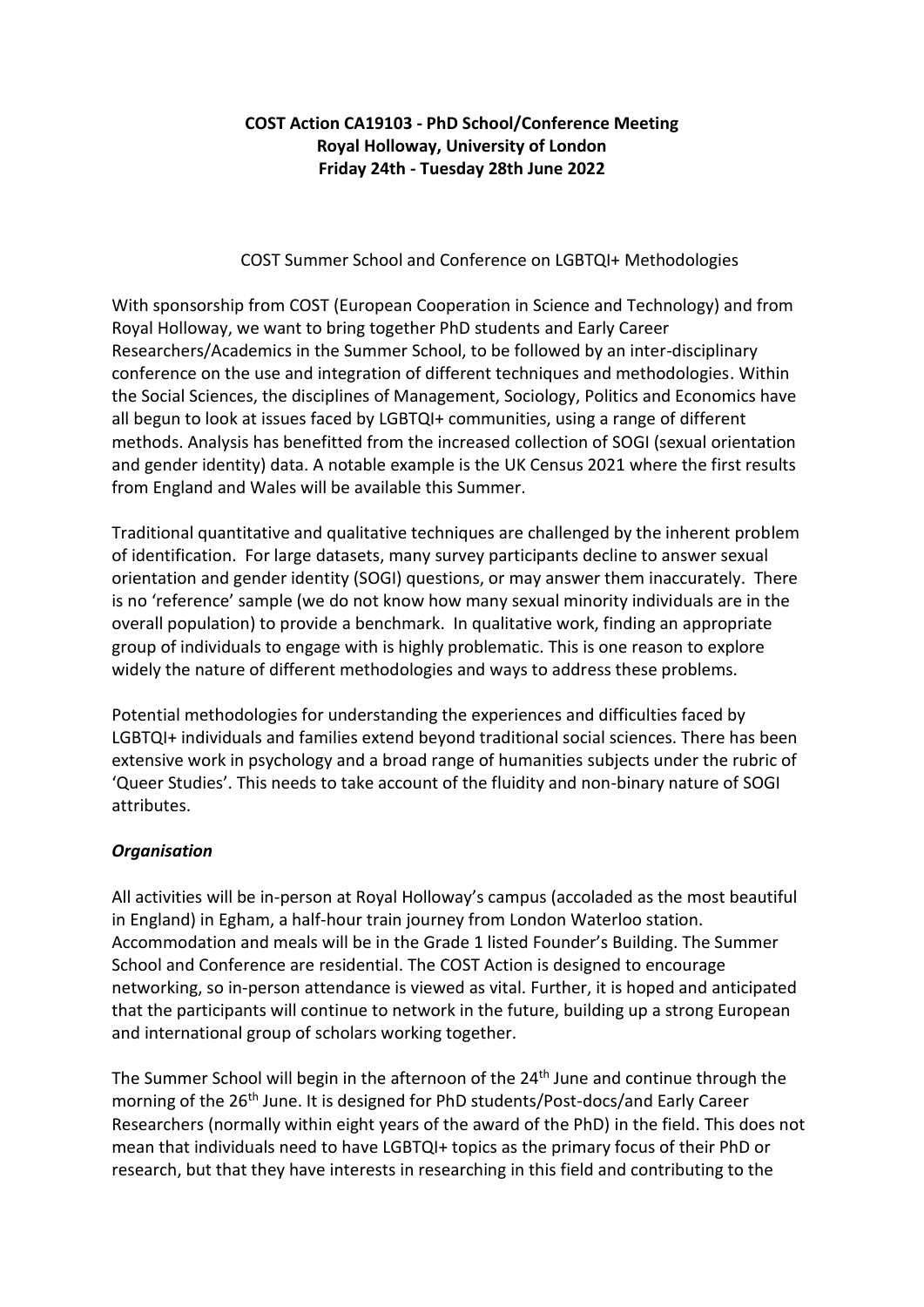growing body of knowledge and understanding. All disciplinary backgrounds will be considered.

It is expected that normally the participants will stay for the conference on the  $27<sup>th</sup>$  and  $28<sup>th</sup>$ June. During the Summer School, participants will engage in active projects and will present their discussions in the Conference (in either a poster or dedicated session).

From the COST Action, academics participating include: Tindara Addabbo (University of Modena and Reggio Emilia), Anna Einarsdottir (University of York), Manwel Ellul (Malta), Jeff Frank (Royal Holloway), André Krouwel (Vrije University Amsterdam), and Sergiu Miscoiu (Babeș-Bolyai University). Royal Holloway has interdisciplinary strengths in related subjects, notably through the Gender Institute, and is world-leading in the relevant disciplines and in the Humanities.

## *Funding*

COST has allocated 15 funded training places to cover room, board and reasonable transportation costs. We anticipate 20 PhD/ECR places, and hope that applicants will avail themselves of national funding opportunities to facilitate additional attendees.

There will also be some support available for Conference attendees and speakers.

## *Application*

This preliminary distribution is made through the COST network, and any informal enquiries can be made to Jeff Frank at [j.frank@rhul.ac.uk.](mailto:j.frank@rhul.ac.uk)

We are developing the web-site and in the near future formal applications can be made through the COST system. Formal applications will have a deadline of the  $30<sup>th</sup>$  April 2022. Applicants will be informed of the outcome of their applications by the 9<sup>th</sup> May 2022.

## *Specific Module Plans*

## **1. Hard to Reach Groups and On-line Surveys (Andre Krouwel)**

Increasingly researchers collect data using online surveys, which are much faster, easier to use for the respondents as well as the researchers, cheaper, with better quality of data collection which allows faster data analysis and easily adaptable to fieldwork needs. My workshop/seminar will discuss these challenges that are at the cutting-edge of the online survey data collection and analysis.

I aim to address several questions concerning first the use of online survey methods to address the most appropriate social science questions in the context of developed Western societies as well as newly developing non-Western settings where internet use is still expanding. Second, we aim to address methodological challenges to online surveys in different settings. Third, we would like to discuss how these large datasets obtained via the use of online surveys can best be analysed to yield new information about modern societies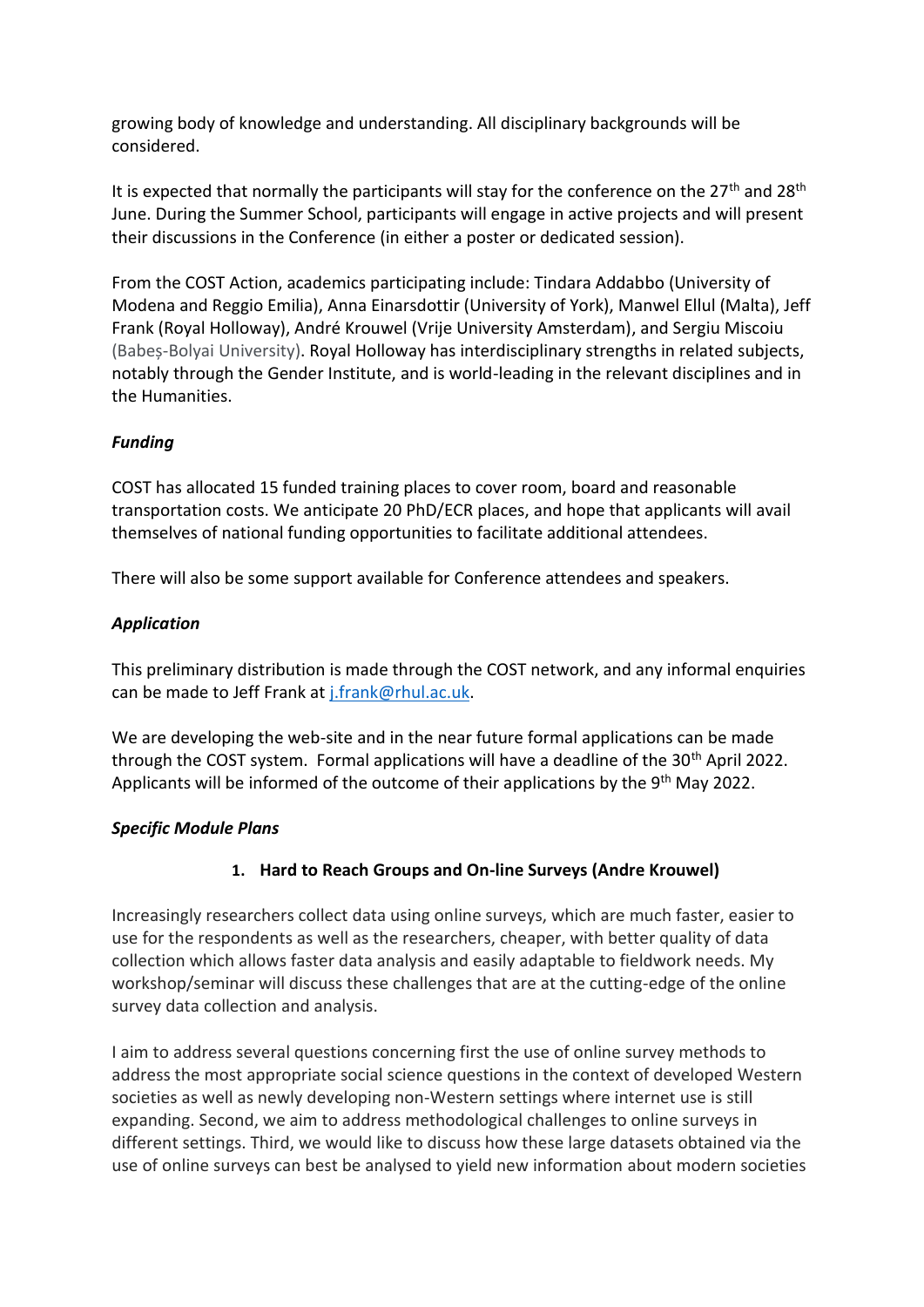in the West as well as the non-Western contexts. What then are the social science research questions that lend themselves best to be addressed by online surveys?

Hard to reach groups - a term primarily used by researchers to describe groups of people who have been historically difficult to find or contact - such as minority groups including LGBTIQ+, people with extreme ideological orientations and so on create even more challenges for researchers in terms of contacting and interviewing, identifying barriers to reaching these population of interest, convincing them to participate and building trust that the collected data is not endangering them. Building trust with interested participants is crucial, especially concerning sensitive questions, as well as cultural barriers and issues of comparativeness that can impact the reliability and validity of the data collected. Moreover, sensitive issues that create conformist pressures upon respondents, geographic areas where traditional surveys are almost impossible to conduct offer best opportunities for exploiting the advantages of online surveys.

It is important for the public interest to include hard-to-reach groups in research because excluding certain sub-populations diminishes the ability to identify groups that potentially have the highest burden of discrimination and precarity and including such minority populations also allows us to better understand why group differences exist. This workshop/seminar will discuss the challenges in recruiting hard-to-reach populations and strategies to overcome those challenges, in particular in the context of online recruitment and surveying. In many countries, sophisticated applications of traditional fieldwork techniques simply are not available due to lack of experience and available fieldwork organization. Online surveys can also best fill the vacuum in the unavailable logistic support for researchers. Our discussion will focus on multiple approaches needed to recruit members of hard-to-reach populations.

Methodological challenges in online surveys most often occur in the design of the online questionnaire as well the sampling of individual respondents. Question wording and online survey page design are both likely to influence response rates, data reliability as well as validity. Comparative best practices should be brought into our discussion and shared for future development by the participants.

Online surveys typically get significantly larger datasets compared to the traditional methods. Rendering these data representative via different statistical techniques continues to be a challenge. This is even more difficult for minority groups and hard-to-reach populations. How do you address issues of representativeness, robustness of findings and cross-national comparability? Hence there is a need to discuss various weighting techniques and alternative methods, including methodologies from statistics and survey design.

Finally, we need to address the societal and political context in which we collect data in our era. While online polling provides ample opportunity for researchers, it is hardly a safe and trusted environment for many. Not only are many worries about privacy issues when disclosing personal information and opinions, for LGBTIQ+ populations such disclosure might entail additional risks. This is even more the case in intolerant environments and countries experiencing democratic backsliding and from more authoritarian regimes with varying degrees of economic development, internet access and other resource inequalities.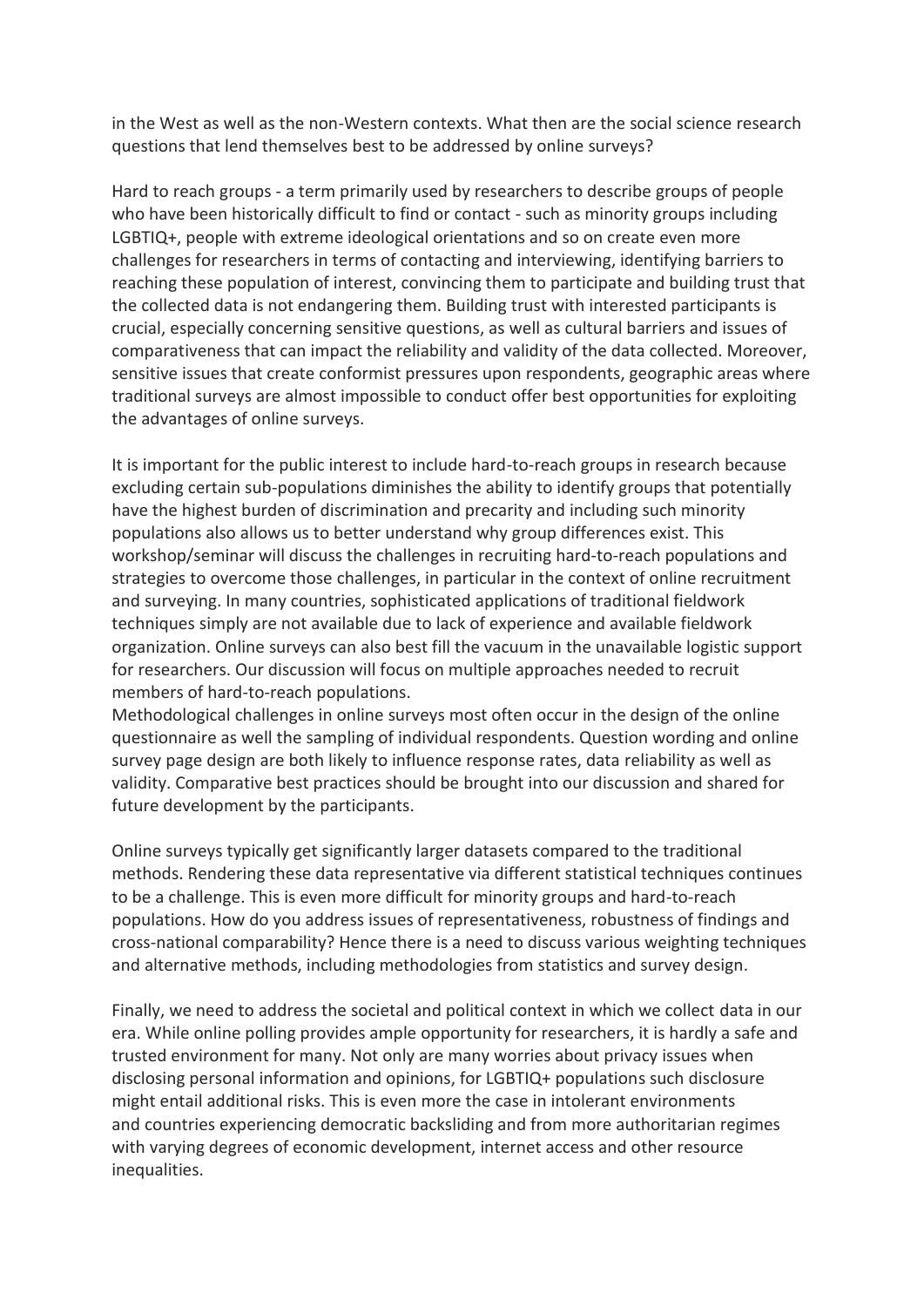## 2**. Using multiple methods to generate holistic understanding (Anna Einarsdottir)**

Building on an Economic and Social Research Council funded study into LGBT+ employee networks in the National Health Services, United Kingdom, this session explores the value of using multiple methods to offer a better understanding of how networks are run and what they can do to improve relationships between colleagues, and ultimately, improve the wellbeing of LGBT+ employees. To achieve this, four objectives were set. First, establish a baseline understanding of how LGBT+ employee networks operate. Second, map network membership and explore ways of addressing insufficient representation of different groups within the networks. Third, explore what support is in place to achieve the network's vision and what barriers exist to realise this vision, and finally, examine ways of using LGBT+ employee networks to address negativity towards sexual and gender minorities more effectively. Given the broad remit of the research and the importance of generating impact, a multimethod approach was adopted to produce diverse datasets comprising two online surveys, 9 case studies (consisting of participant observations and semi-structured interviews) and 120 short video messages. The session will address the following issues:

- Project objectives, why multimethod approach?
- Research design
- Developing meaningful survey questions (for whom) for different purposes
- Gatekeepers and survey fatigue
- Obtaining network/group consent
- Observing meetings and the level of participation
- The role of researchers, from participatory to advisory?
- Insider/outsider status
- Challenges around (in)visibility
- Who do we interview? Why?
- Feeding back to networks (both the good and the bad)
- Public visibility and impact, using alternative creative methods (video booth)
- Transgressing the classic quantitative and qualitative divide
- Ethical challenges around informed consent, identification, research role, visibility, inclusion/exclusion of videos
- Using film for dissemination

# **3. Well-being at work, human resources practices and perceived discrimination (Tindara Addabbo)**

The proposed session aims at addressing the interaction between perceived discrimination, with special regards to sexual orientation, well-being at work and human resource practices. A secondary data source will be used for the purpose: the sixth wave of European Working Condition Survey, collected in 2015 (a new survey should be issued this year). Analysing the content of EWCS a critical assessment on how quality of work can be defined and to what is missing to answer the research questions.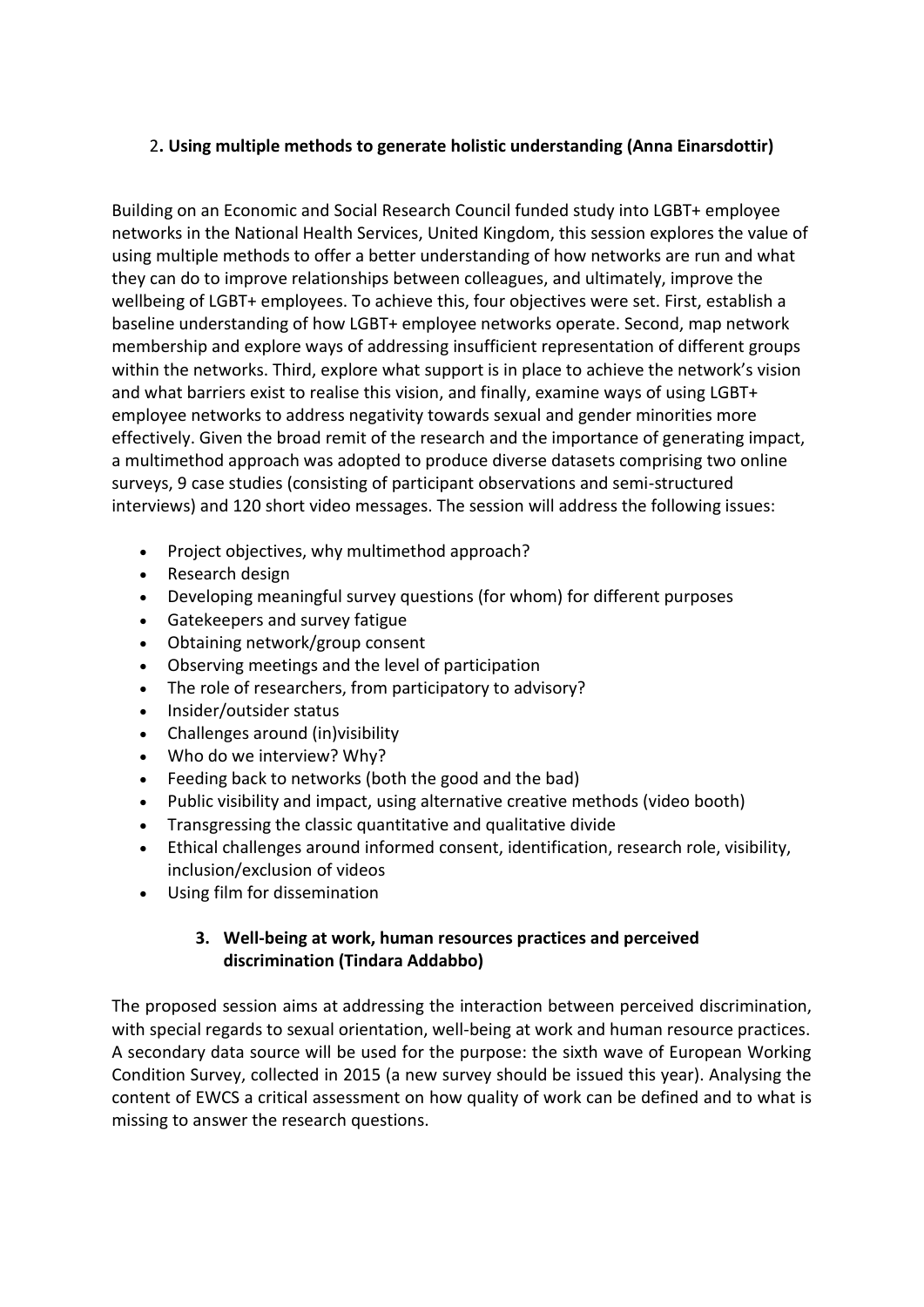The module will alternate lectures, teamwork and laboratory sessions. At the end of the module a debate on the results will be held in order to suggest policies in the light of the results achieved and to design new research.

After completion of the module the trainees will improve their knowledge on the following concepts:

- well-being at work (multiple dimensions, determinants, measurement)
- human resource practices and their expected interaction with dimensions of wellbeing, job characteristics and perception of discrimination
- theories of discrimination with special regards to the labour market and techniques to measure discrimination

## Methodologies

Quantitative methods ranging from descriptive statistics, to limited dependent variables and latent variables models (the latter will be used to estimate the impact of perceived discrimination on variables not directly observed). Laboratory session will be held in STATA but also during classes use of excel to analyse metadata will allow researchers less familiar with quantitative methods to take part to the sessions.

Amongst the soft skills that the module aims at improving

- Team work
- Problem solving
- Critical analysis
- Mutual respect

## **4. Theoretical models of LGBTQI+ Issues (Jeff Frank)**

Within the Economics literature, there has been limited theoretical modelling of LGBTQI+ issues. While this is somewhat reflective of a general shift to 'natural experiments' and seeking to rely upon identification through 'difference-in-difference' models, there is an argument that we need to go deeper into understanding how LGBTQI+ individuals structure their lives and their households/families to reflect ongoing challenges.

This discussion includes issues of how sexual orientation and gender identity relate to other equality and diversity characteristics, intersectionality and also the policy measures that can address equity and efficiency in workplace and other organisational structures.

## **5. Focus Groups as Research Instruments. Case Study: The (non-) Participation of Sexual Minorities' Associations to French Grand Débat (2019) (Sergiu Mișcoiu)**

A focus group is a research method that brings together a small group of people to answer questions in a moderated setting. The group is chosen due to predefined demographic traits, and the questions are designed to shed light on a topic of interest. Focus groups are a type of qualitative research.